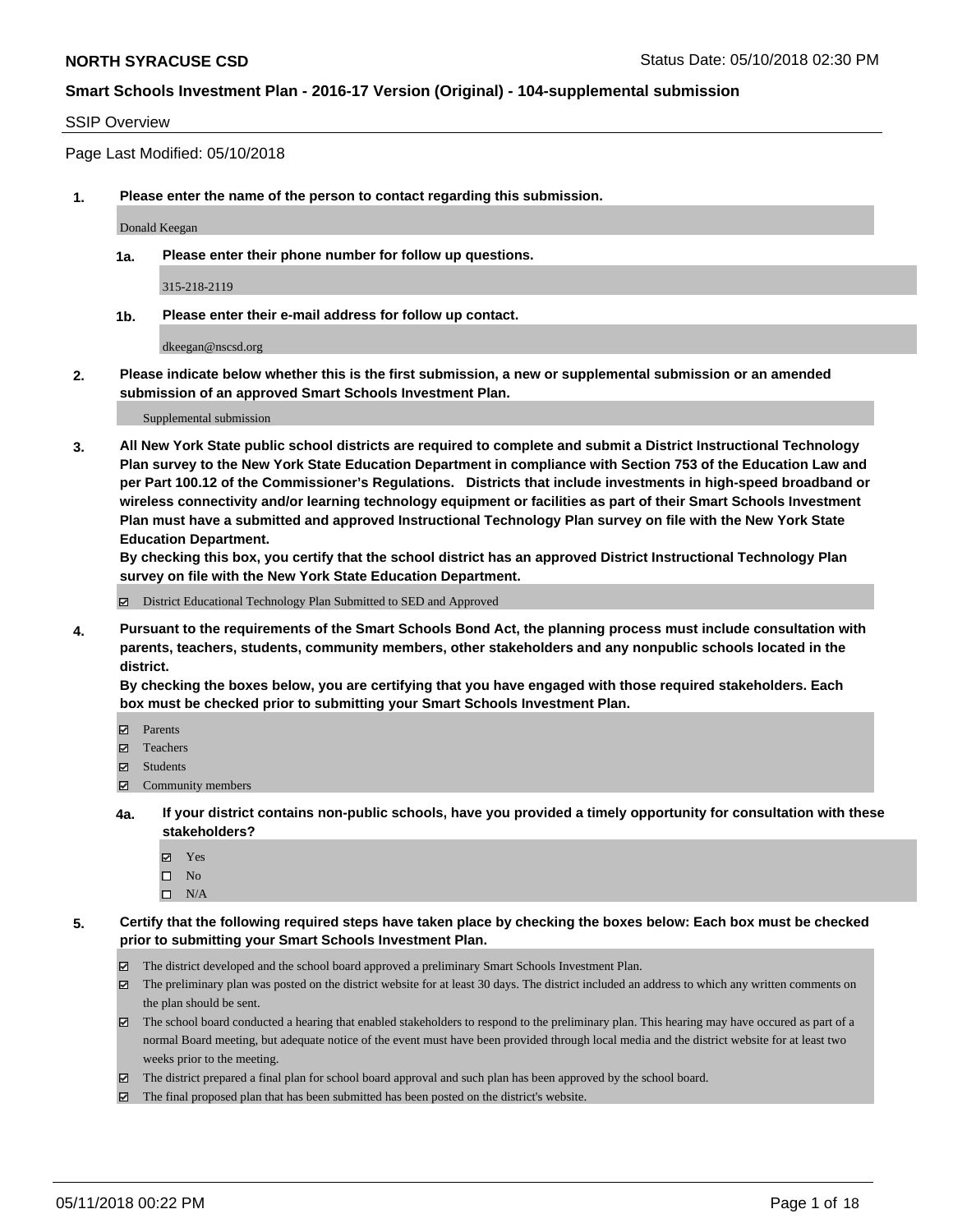#### SSIP Overview

Page Last Modified: 05/10/2018

**5a. Please upload the proposed Smart Schools Investment Plan (SSIP) that was posted on the district's website, along with any supporting materials. Note that this should be different than your recently submitted Educational Technology Survey. The Final SSIP, as approved by the School Board, should also be posted on the website and remain there during the course of the projects contained therein.**

Smart Schools Bond Act Presentation November 2017.pdf

**5b. Enter the webpage address where the final Smart Schools Investment Plan is posted. The Plan should remain posted for the life of the included projects.**

http://www.nscsd.org/districtpage.cfm?pageid=1431

**6. Please enter an estimate of the total number of students and staff that will benefit from this Smart Schools Investment Plan based on the cumulative projects submitted to date.**

9,457

**7. An LEA/School District may partner with one or more other LEA/School Districts to form a consortium to pool Smart Schools Bond Act funds for a project that meets all other Smart School Bond Act requirements. Each school district participating in the consortium will need to file an approved Smart Schools Investment Plan for the project and submit a signed Memorandum of Understanding that sets forth the details of the consortium including the roles of each respective district.**

 $\Box$  The district plans to participate in a consortium to partner with other school district(s) to implement a Smart Schools project.

**8. Please enter the name and 6-digit SED Code for each LEA/School District participating in the Consortium.**

| <b>Partner LEA/District</b> | <b>ISED BEDS Code</b> |
|-----------------------------|-----------------------|
| (No Response)               | (No Response)         |

#### **9. Please upload a signed Memorandum of Understanding with all of the participating Consortium partners.**

(No Response)

**10. Your district's Smart Schools Bond Act Allocation is:**

\$6,256,194

**11.** Enter the budget sub-allocations by category that you are submitting for approval at this time. If you are not budgeting SSBA funds for a category, please enter 0 (zero.) If the value entered is \$0, you will not be required to complete that survey question.

|                                              | Sub-<br>Allocations |
|----------------------------------------------|---------------------|
| <b>School Connectivity</b>                   | $\mathbf 0$         |
| <b>Connectivity Projects for Communities</b> | 0                   |
| Classroom Technology                         | 788,054             |
| Pre-Kindergarten Classrooms                  | $\Omega$            |
| Replace Transportable Classrooms             | 0                   |
| <b>High-Tech Security Features</b>           | $\overline{0}$      |
| Totals:                                      | 788,054             |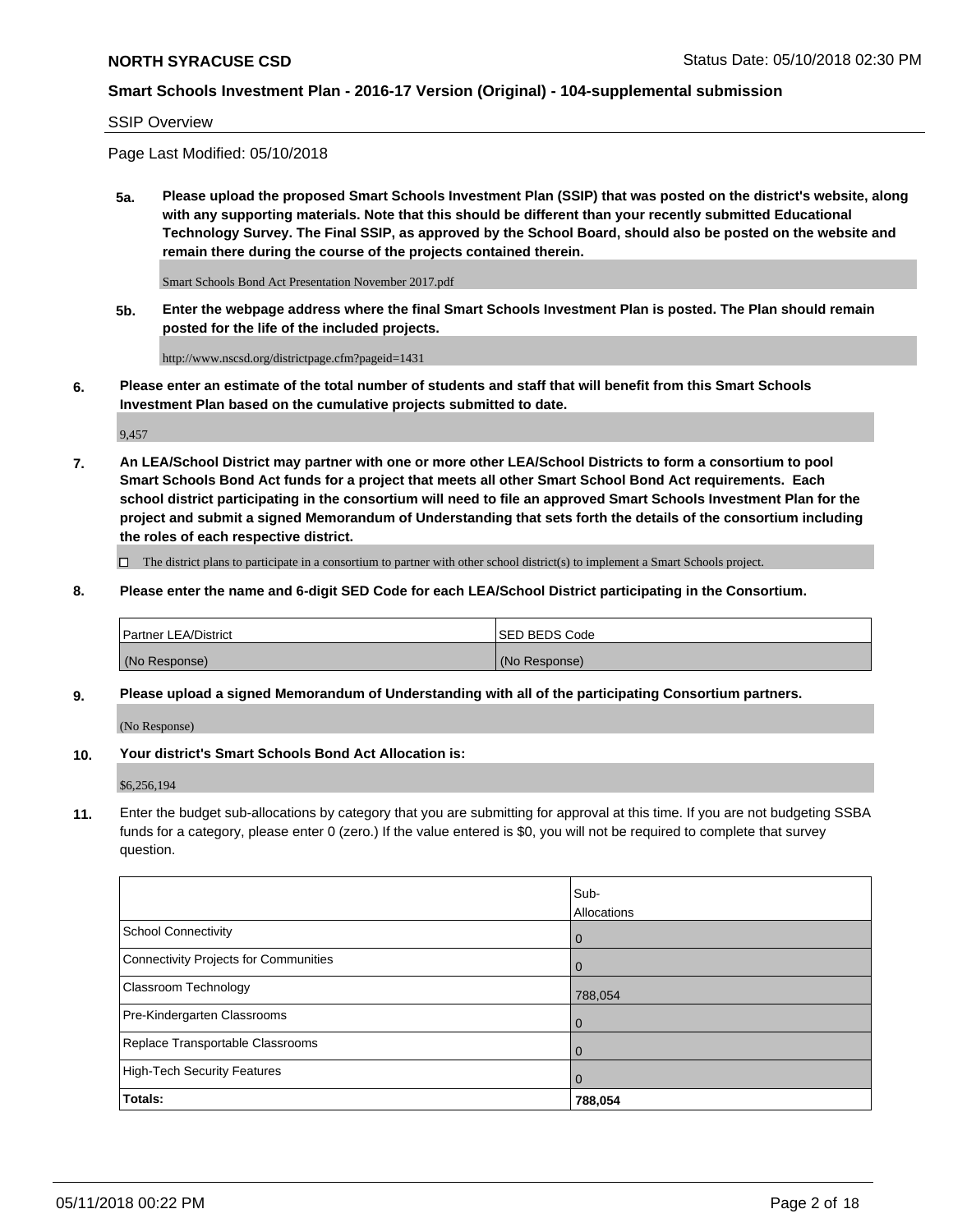#### School Connectivity

Page Last Modified: 01/11/2018

- **1. In order for students and faculty to receive the maximum benefit from the technology made available under the Smart Schools Bond Act, their school buildings must possess sufficient connectivity infrastructure to ensure that devices can be used during the school day. Smart Schools Investment Plans must demonstrate that:**
	- **• sufficient infrastructure that meets the Federal Communications Commission's 100 Mbps per 1,000 students standard currently exists in the buildings where new devices will be deployed, or**
	- **• is a planned use of a portion of Smart Schools Bond Act funds, or**
	- **• is under development through another funding source.**

**Smart Schools Bond Act funds used for technology infrastructure or classroom technology investments must increase the number of school buildings that meet or exceed the minimum speed standard of 100 Mbps per 1,000 students and staff within 12 months. This standard may be met on either a contracted 24/7 firm service or a "burstable" capability. If the standard is met under the burstable criteria, it must be:**

**1. Specifically codified in a service contract with a provider, and**

**2. Guaranteed to be available to all students and devices as needed, particularly during periods of high demand, such as computer-based testing (CBT) periods.**

**Please describe how your district already meets or is planning to meet this standard within 12 months of plan submission.**

(No Response)

- **1a. If a district believes that it will be impossible to meet this standard within 12 months, it may apply for a waiver of this requirement, as described on the Smart Schools website. The waiver must be filed and approved by SED prior to submitting this survey.**
	- By checking this box, you are certifying that the school district has an approved waiver of this requirement on file with the New York State Education Department.
- **2.** Connectivity Speed Calculator **(Required)**

|                         | l Number of<br><b>Students</b> | Multiply by<br>100 Kbps | Divide by 1000 Current Speed<br>to Convert to<br>Required<br>l Speed in Mb | lin Mb           | Expected<br>Speed to be<br>Attained Within Required<br>12 Months | <b>Expected Date</b><br><b>When</b><br>Speed Will be<br>l Met |
|-------------------------|--------------------------------|-------------------------|----------------------------------------------------------------------------|------------------|------------------------------------------------------------------|---------------------------------------------------------------|
| <b>Calculated Speed</b> | (No<br>Response)               | (No Response)           | (No<br>Response)                                                           | (No<br>Response) | (No<br>Response)                                                 | l (No<br>Response)                                            |

**3. Describe how you intend to use Smart Schools Bond Act funds for high-speed broadband and/or wireless connectivity projects in school buildings.**

(No Response)

**4. Describe the linkage between the district's District Instructional Technology Plan and the proposed projects. (There should be a link between your response to this question and your response to Question 1 in Part E. Curriculum and Instruction "What are the district's plans to use digital connectivity and technology to improve teaching and learning?)**

(No Response)

**5. If the district wishes to have students and staff access the Internet from wireless devices within the school building, or in close proximity to it, it must first ensure that it has a robust Wi-Fi network in place that has sufficient bandwidth to meet user demand.**

**Please describe how you have quantified this demand and how you plan to meet this demand.**

(No Response)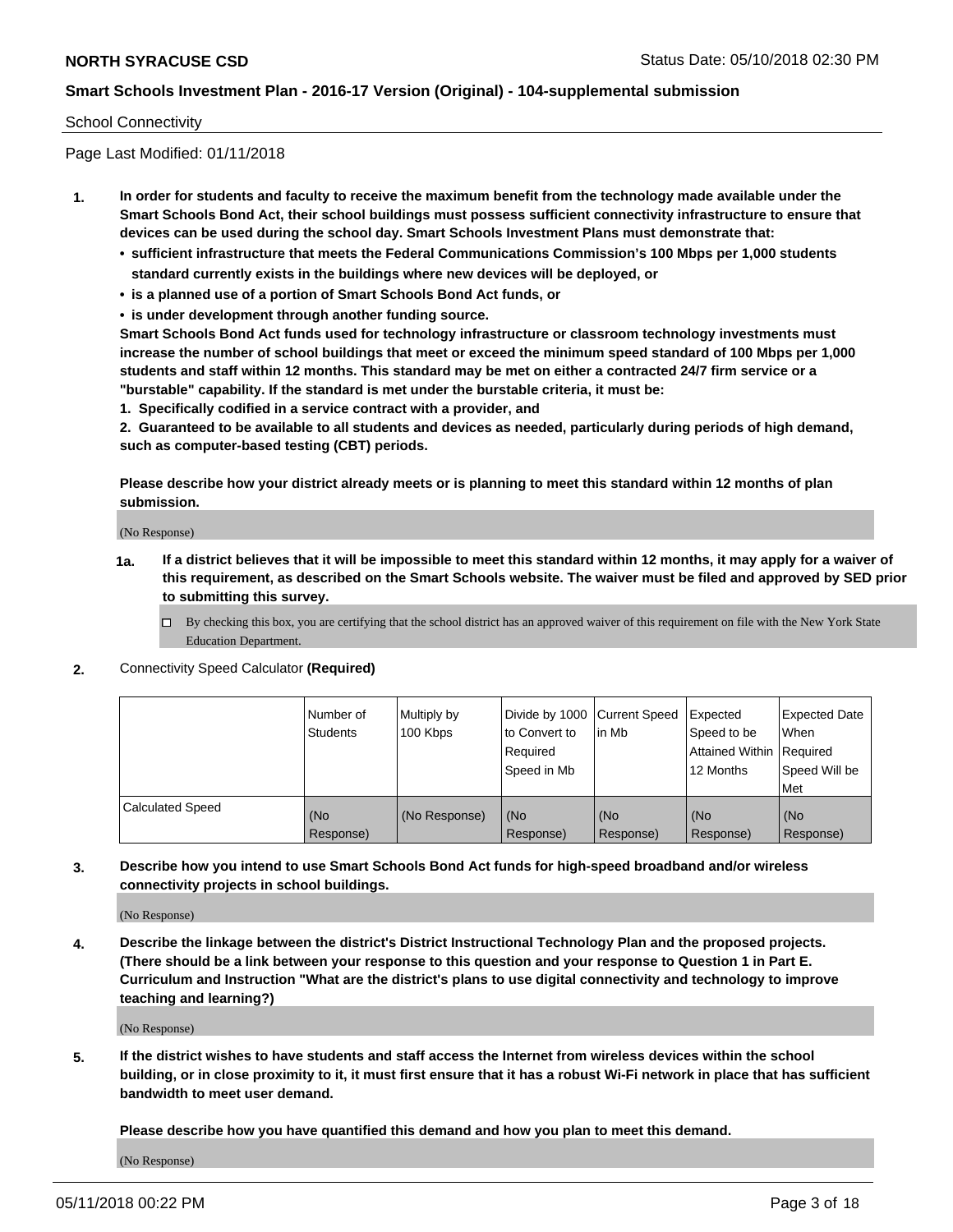#### School Connectivity

Page Last Modified: 01/11/2018

**6. As indicated on Page 5 of the guidance, the Office of Facilities Planning will have to conduct a preliminary review of all capital projects, including connectivity projects.**

**Please indicate on a separate row each project number given to you by the Office of Facilities Planning.**

| Project Number |  |
|----------------|--|
| (No Response)  |  |

**7. Certain high-tech security and connectivity infrastructure projects may be eligible for an expedited review process as determined by the Office of Facilities Planning.**

#### **Was your project deemed eligible for streamlined review?**

(No Response)

#### **8. Include the name and license number of the architect or engineer of record.**

| Name          | License Number |
|---------------|----------------|
| (No Response) | (No Response)  |

**9.** If you are submitting an allocation for **School Connectivity** complete this table.

**Note that the calculated Total at the bottom of the table must equal the Total allocation for this category that you entered in the SSIP Overview overall budget.** 

|                                            | Sub-          |
|--------------------------------------------|---------------|
|                                            | Allocation    |
| Network/Access Costs                       | (No Response) |
| <b>Outside Plant Costs</b>                 | (No Response) |
| School Internal Connections and Components | (No Response) |
| Professional Services                      | (No Response) |
| Testing                                    | (No Response) |
| <b>Other Upfront Costs</b>                 | (No Response) |
| <b>Other Costs</b>                         | (No Response) |
| Totals:                                    | 0             |

**10. Please detail the type, quantity, per unit cost and total cost of the eligible items under each sub-category. This is especially important for any expenditures listed under the "Other" category. All expenditures must be eligible for tax-exempt financing to be reimbursed through the SSBA. Sufficient detail must be provided so that we can verify this is the case. If you have any questions, please contact us directly through smartschools@nysed.gov. NOTE: Wireless Access Points should be included in this category, not under Classroom Educational Technology, except those that will be loaned/purchased for nonpublic schools.**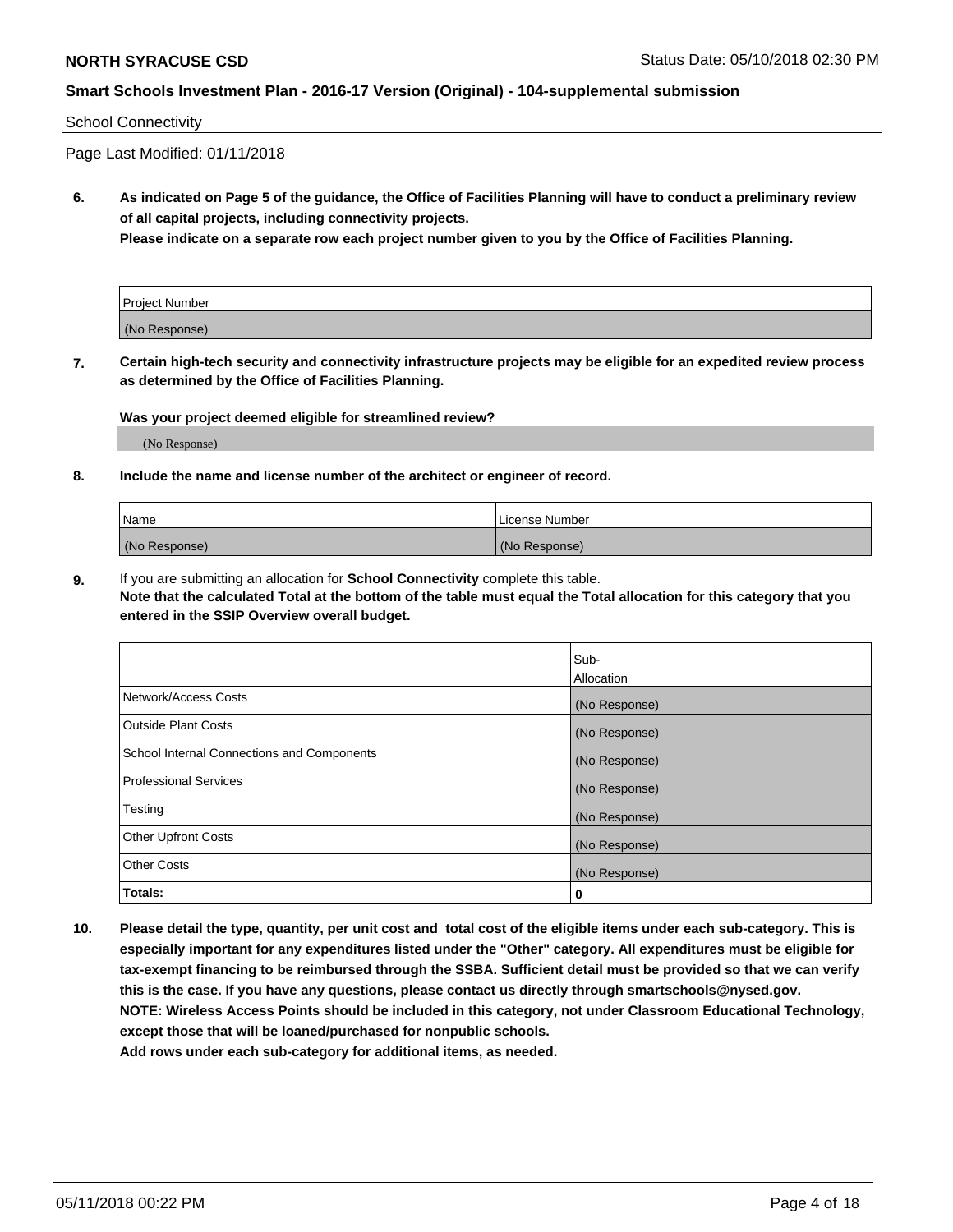School Connectivity

Page Last Modified: 01/11/2018

| Select the allowable expenditure | Item to be purchased | Quantity      | Cost per Item | <b>Total Cost</b> |
|----------------------------------|----------------------|---------------|---------------|-------------------|
| type.                            |                      |               |               |                   |
| Repeat to add another item under |                      |               |               |                   |
| each type.                       |                      |               |               |                   |
| (No Response)                    | (No Response)        | (No Response) | (No Response) | (No Response)     |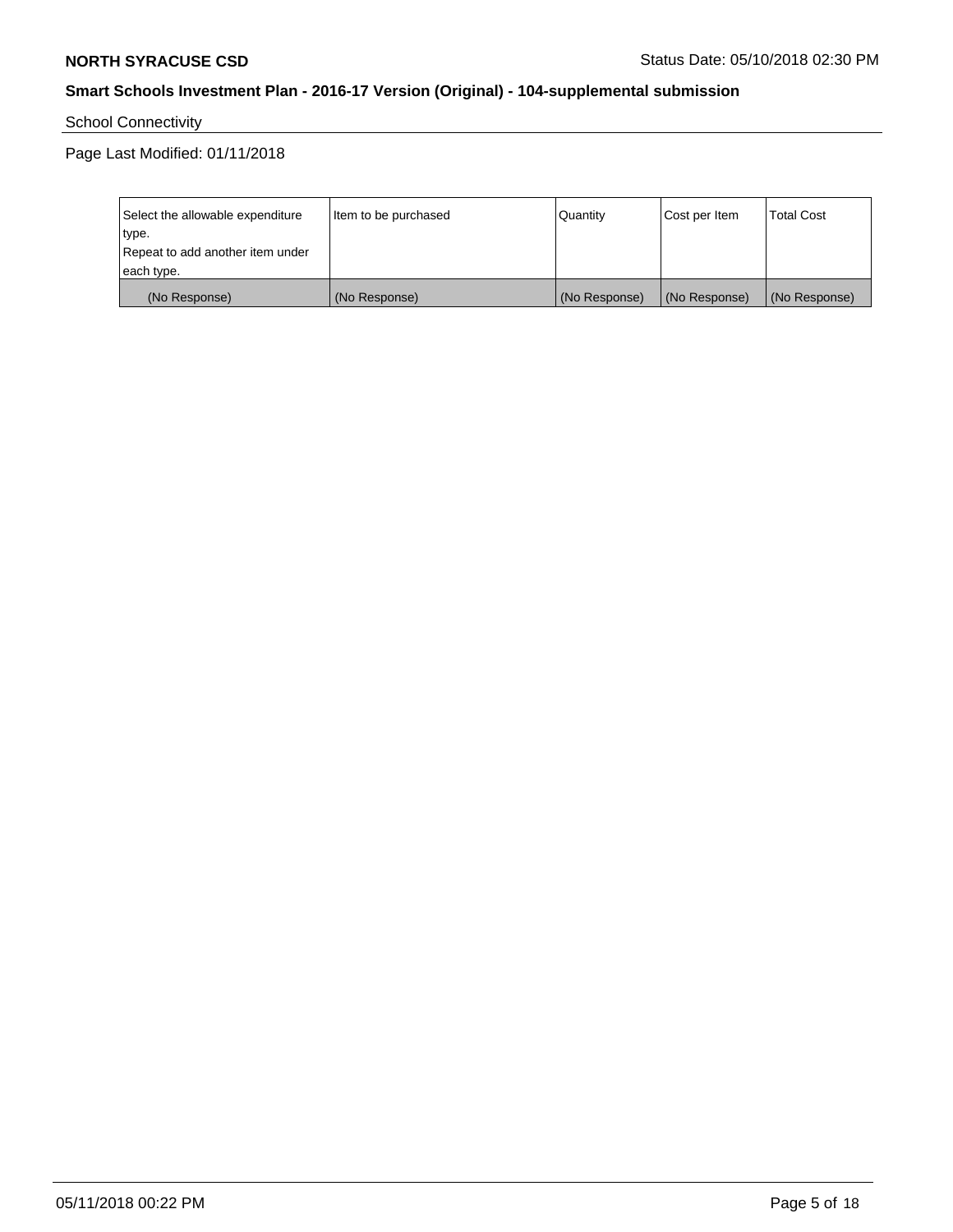Community Connectivity (Broadband and Wireless)

Page Last Modified: 01/11/2018

**1. Describe how you intend to use Smart Schools Bond Act funds for high-speed broadband and/or wireless connectivity projects in the community.**

(No Response)

**2. Please describe how the proposed project(s) will promote student achievement and increase student and/or staff access to the Internet in a manner that enhances student learning and/or instruction outside of the school day and/or school building.**

(No Response)

**3. Community connectivity projects must comply with all the necessary local building codes and regulations (building and related permits are not required prior to plan submission).**

 $\Box$  I certify that we will comply with all the necessary local building codes and regulations.

**4. Please describe the physical location of the proposed investment.**

(No Response)

**5. Please provide the initial list of partners participating in the Community Connectivity Broadband Project, along with their Federal Tax Identification (Employer Identification) number.**

| <b>Project Partners</b> | l Federal ID # |
|-------------------------|----------------|
| (No Response)           | (No Response)  |

**6.** If you are submitting an allocation for **Community Connectivity**, complete this table. **Note that the calculated Total at the bottom of the table must equal the Total allocation for this category that you entered in the SSIP Overview overall budget.**

|                                    | Sub-Allocation |
|------------------------------------|----------------|
| Network/Access Costs               | (No Response)  |
| Outside Plant Costs                | (No Response)  |
| <b>Tower Costs</b>                 | (No Response)  |
| <b>Customer Premises Equipment</b> | (No Response)  |
| Professional Services              | (No Response)  |
| Testing                            | (No Response)  |
| <b>Other Upfront Costs</b>         | (No Response)  |
| <b>Other Costs</b>                 | (No Response)  |
| Totals:                            | 0              |

**7. Please detail the type, quantity, per unit cost and total cost of the eligible items under each sub-category. This is especially important for any expenditures listed under the "Other" category. All expenditures must be capital-bond eligible to be reimbursed through the SSBA. If you have any questions, please contact us directly through smartschools@nysed.gov.**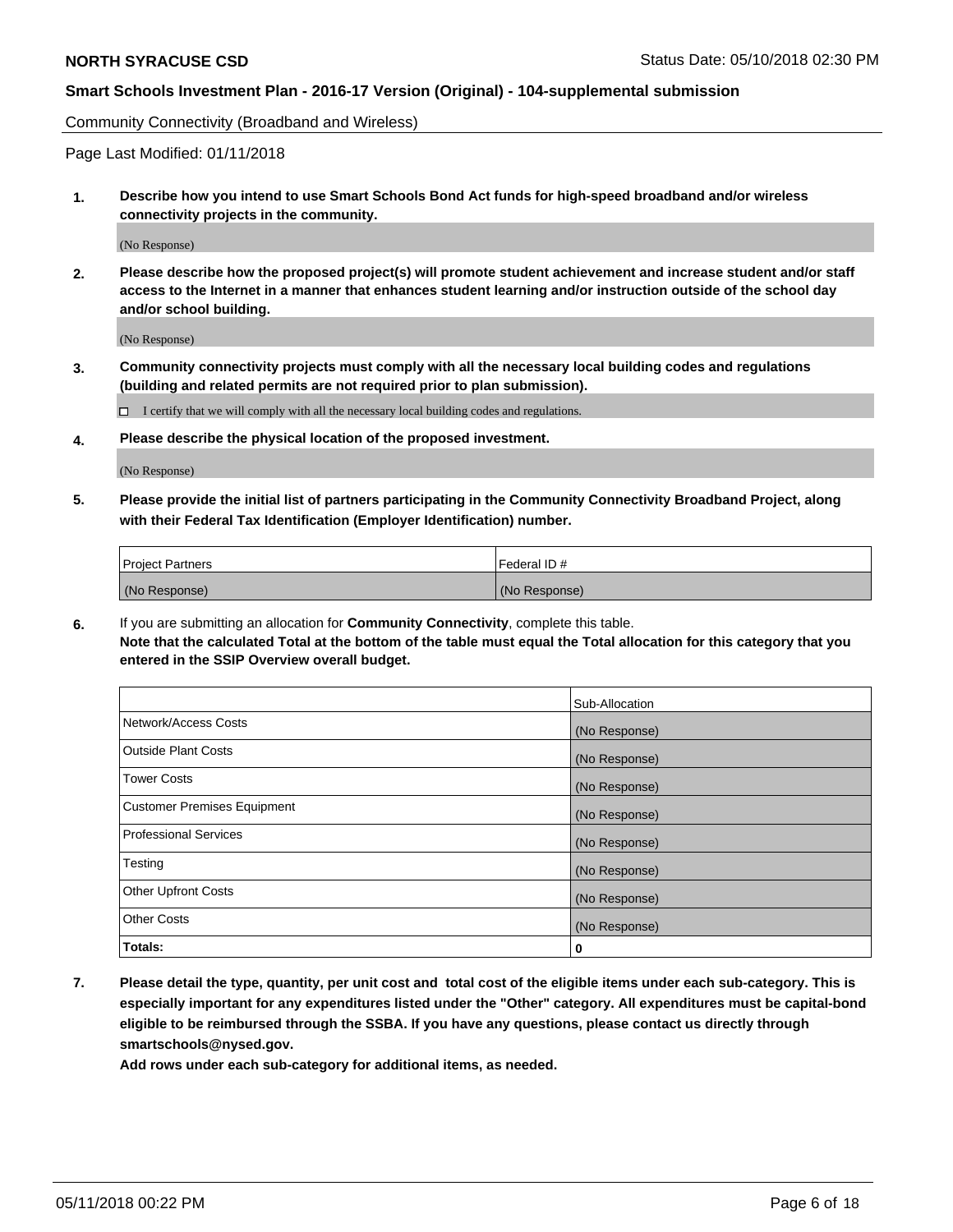Community Connectivity (Broadband and Wireless)

Page Last Modified: 01/11/2018

| Select the allowable expenditure<br>type.<br>Repeat to add another item under | Item to be purchased | Quantity      | Cost per Item | <b>Total Cost</b> |
|-------------------------------------------------------------------------------|----------------------|---------------|---------------|-------------------|
| each type.                                                                    |                      |               |               |                   |
| (No Response)                                                                 | (No Response)        | (No Response) | (No Response) | (No Response)     |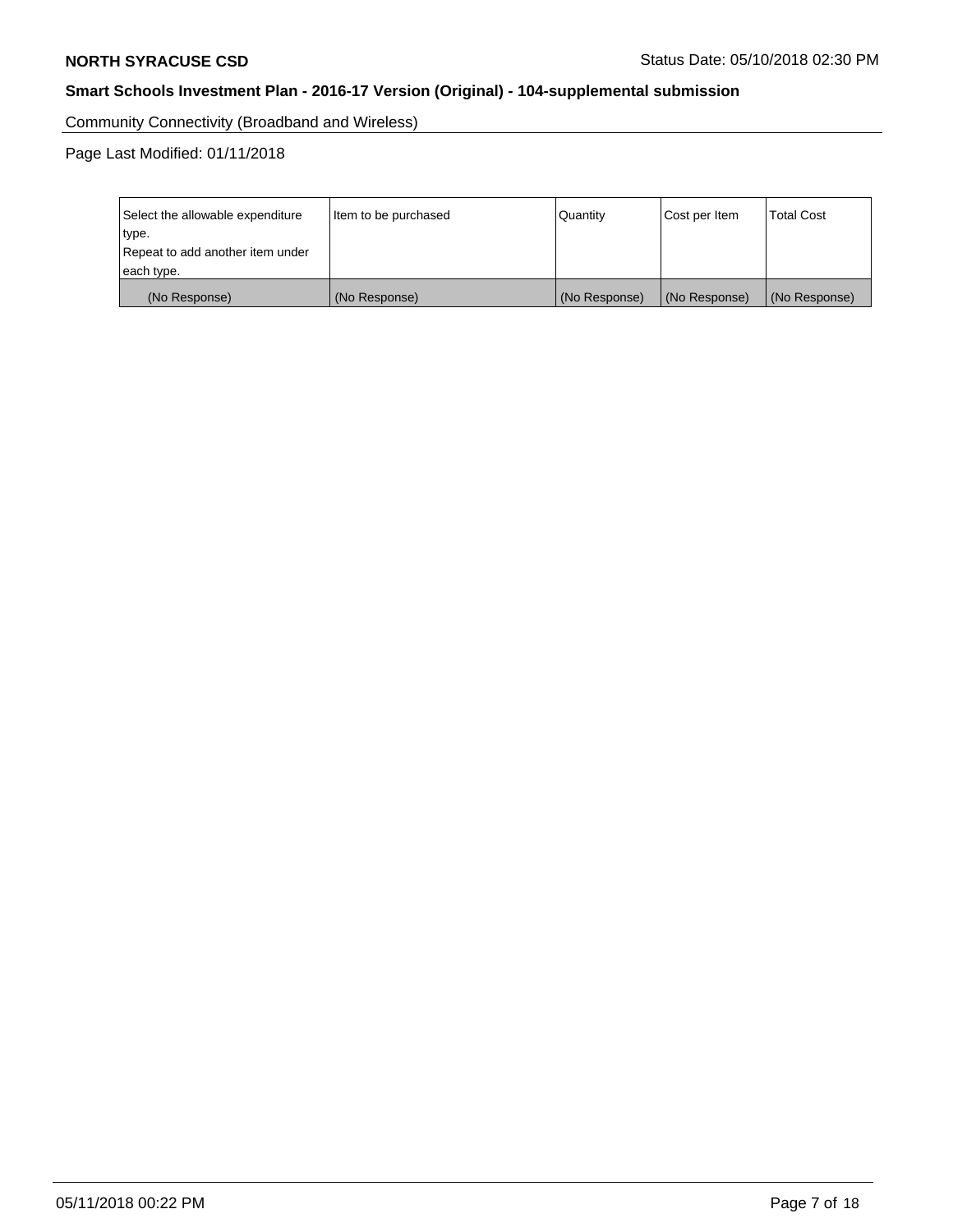## Classroom Learning Technology

Page Last Modified: 05/10/2018

**1. In order for students and faculty to receive the maximum benefit from the technology made available under the Smart Schools Bond Act, their school buildings must possess sufficient connectivity infrastructure to ensure that devices can be used during the school day. Smart Schools Investment Plans must demonstrate that sufficient infrastructure that meets the Federal Communications Commission's 100 Mbps per 1,000 students standard currently exists in the buildings where new devices will be deployed, or is a planned use of a portion of Smart Schools Bond Act funds, or is under development through another funding source.**

**Smart Schools Bond Act funds used for technology infrastructure or classroom technology investments must increase the number of school buildings that meet or exceed the minimum speed standard of 100 Mbps per 1,000 students and staff within 12 months. This standard may be met on either a contracted 24/7 firm service or a "burstable" capability. If the standard is met under the burstable criteria, it must be:**

**1. Specifically codified in a service contract with a provider, and**

**2. Guaranteed to be available to all students and devices as needed, particularly during periods of high demand, such as computer-based testing (CBT) periods.**

**Please describe how your district already meets or is planning to meet this standard within 12 months of plan submission.**

We need 859.0 Mb to be in compliance, however we already currently have 1024 Mbps. We are in compliance

- **1a. If a district believes that it will be impossible to meet this standard within 12 months, it may apply for a waiver of this requirement, as described on the Smart Schools website. The waiver must be filed and approved by SED prior to submitting this survey.**
	- By checking this box, you are certifying that the school district has an approved waiver of this requirement on file with the New York State Education Department.
- **2.** Connectivity Speed Calculator **(Required)**

|                         | I Number of<br><b>Students</b> | Multiply by<br>100 Kbps | Divide by 1000 Current Speed<br>to Convert to<br>Required<br>Speed in Mb | lin Mb | <b>I</b> Expected<br>Speed to be<br>Attained Within   Required<br>12 Months | Expected Date<br>When<br>Speed Will be<br>Met |
|-------------------------|--------------------------------|-------------------------|--------------------------------------------------------------------------|--------|-----------------------------------------------------------------------------|-----------------------------------------------|
| <b>Calculated Speed</b> | 8.597                          | 859,700                 | 859.70                                                                   | 1024   | 1024                                                                        | Completed                                     |

**3. If the district wishes to have students and staff access the Internet from wireless devices within the school building, or in close proximity to it, it must first ensure that it has a robust Wi-Fi network in place that has sufficient bandwidth to meet user demand.**

**Please describe how you have quantified this demand and how you plan to meet this demand.**

Before the Smart School grants, we had 8 of our 11 buildings outfitted with wireless capability.

With our past three Smart School plans, we have been able to complete a total re-wiring of the high school, junior high and Main St buildings. This allowed us to install a robust wireless infrastructure throughout the district . We plan to continue to provide building wide wireless devices to satisfy the objective of putting more devices into the hands of staff and students.

**4. All New York State public school districts are required to complete and submit an Instructional Technology Plan survey to the New York State Education Department in compliance with Section 753 of the Education Law and per Part 100.12 of the Commissioner's Regulations.**

**Districts that include educational technology purchases as part of their Smart Schools Investment Plan must have a submitted and approved Instructional Technology Plan survey on file with the New York State Education Department.**

By checking this box, you are certifying that the school district has an approved Instructional Technology Plan survey on file with the New York State Education Department.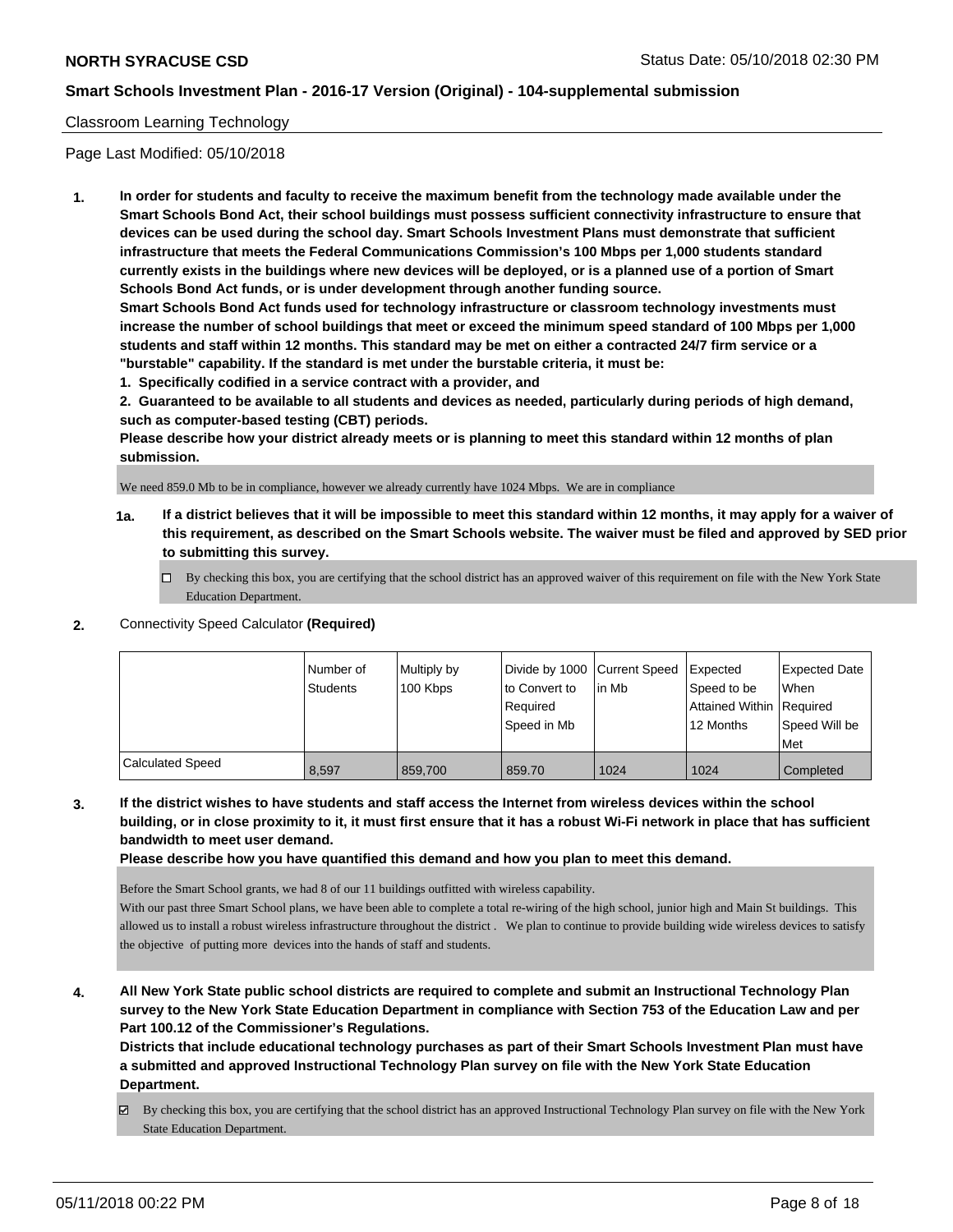## Classroom Learning Technology

Page Last Modified: 05/10/2018

**5. Describe the devices you intend to purchase and their compatibility with existing or planned platforms or systems. Specifically address the adequacy of each facility's electrical, HVAC and other infrastructure necessary to install and support the operation of the planned technology.**

We intend to purchase:

- Classroom sets of Chrome books
- Chrome book charging carts
- Desktop computers to replace some aging teacher stations
- Projectors to replace old and fading, hard to see classroom projectors

• Interactive Board

All of these devices are fully compatible with our existing platform and planned wireless expansion. We currently support Google Apps for Education and Office 365, on Chrome OS, IOS and Windows OS. Our current electrical will be able to effectively handle the devices we will be purchasing. We are purchasing Smart charging carts which draw 15 amps max. Each classroom is capable of sustaining a minimum of 15 amps. In addition we plan on purchasing Windows based desktops to replace some outdated teacher work stations. We are replacing some Smartboards that are at "end of life" as well as Projectors that ae old and very dim.

#### **6. Describe how the proposed technology purchases will:**

- **> enhance differentiated instruction;**
- **> expand student learning inside and outside the classroom;**
- **> benefit students with disabilities and English language learners; and**
- **> contribute to the reduction of other learning gaps that have been identified within the district.**

**The expectation is that districts will place a priority on addressing the needs of students who struggle to succeed in a rigorous curriculum. Responses in this section should specifically address this concern and align with the district's Instructional Technology Plan (in particular Question 2 of E. Curriculum and Instruction: "Does the district's instructional technology plan address the needs of students with disabilities to ensure equitable access to instruction, materials and assessments?" and Question 3 of the same section: "Does the district's instructional technology plan address the provision of assistive technology specifically for students with disabilities to ensure access to and participation in the general curriculum?"**

Our technology plan identified gaps in device availability and wireless capability for all students including those with disabilities. Our proposed purchases will allow us to enhance differentiated instruction by offering students multiple pathways to access the curriculum and demonstrate their knowledge based on their interests and abilities. Technology will allow teachers to plan for diversity in heterogeneous settings in order for all students to progress toward the standards.

Technology allows for the collection of frequent formative assessment data that will inform instruction. It encourages active learning as it is student led, collaborative and differentiated. These proposed technology purchases will expand student learning inside and outside the classroom by connecting teachers and students to one another and to resources that they can access at anytime. Mechanisms for real-time or asynchronous collaboration and growth producing feedback are available whenever the teacher or the learner are connected.

Speech to text and text to read features provide an immediate intervention benefiting all students including students with disabilities and ELLs. Digital classrooms and tools allow students who don't speak up, the opportunity to participate in a different way and expand walls and hours of the traditional classroom to extend and enhance learning. Classmate and global collaboration allow students and teachers to learn from each other. Portable learning devices and cloud-based platforms contribute to the reduction of other learning gaps that have been identified within the district by maximizing students time in the regular education classroom. Students with special needs and ELL will be able to receive specialized instruction within the classroom.

We have been introducing more and more one to one devices with our past Smart Schools monies, and have seen an improvement in our students learning and engagement. We plan on using the final dollars to ensue all students have access to their respective classes and work anytime anywhere.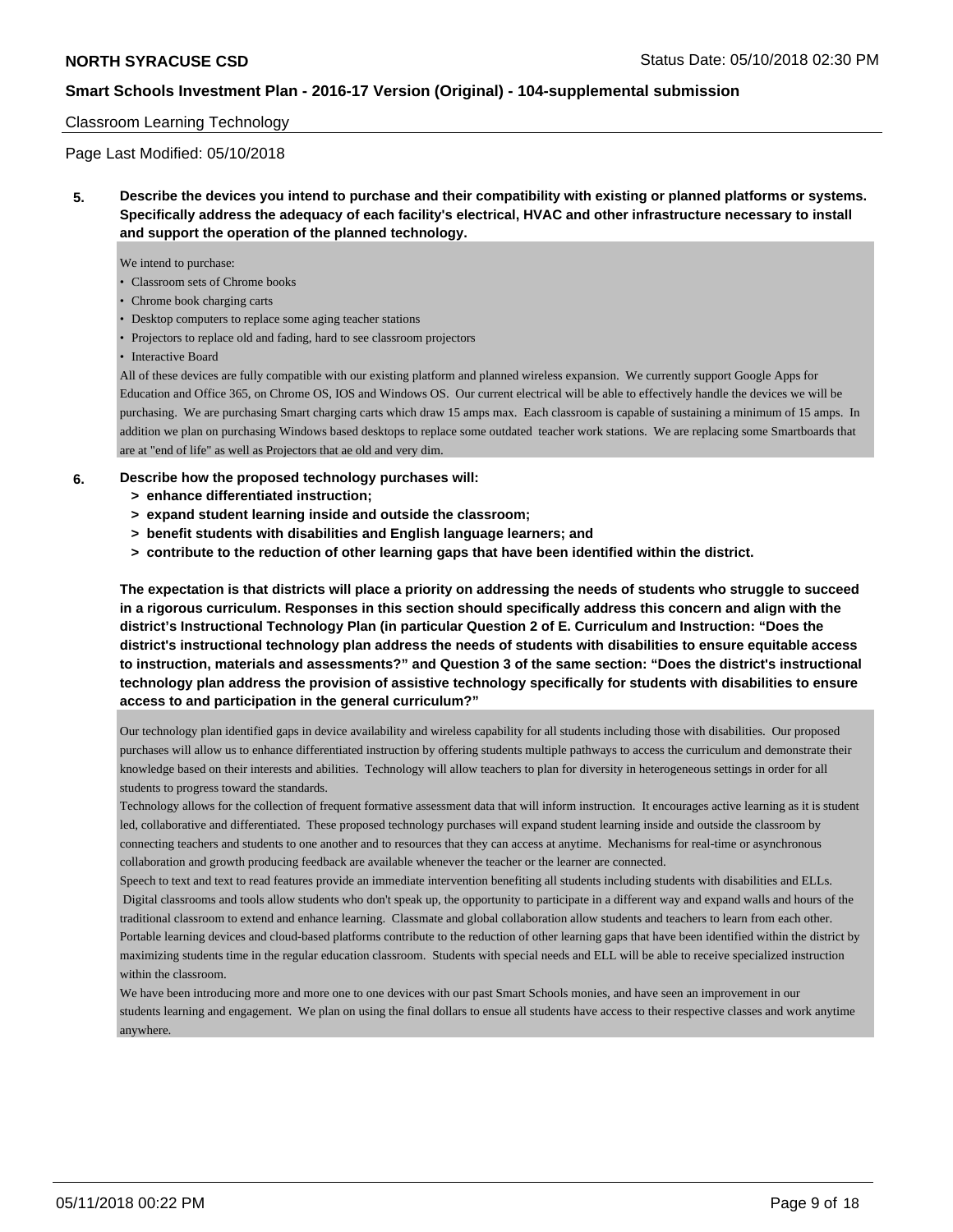#### Classroom Learning Technology

Page Last Modified: 05/10/2018

**7. Where appropriate, describe how the proposed technology purchases will enhance ongoing communication with parents and other stakeholders and help the district facilitate technology-based regional partnerships, including distance learning and other efforts.**

We have been moving our classrooms more and more into the cloud. We have experienced teachers, students, parents and other stakeholders have benefited from the improved accessibility and learning opportunities that have been evolving since we have started moving in this direction. Smart Schools has allowed us to realize this objective much sooner than we could have realized it on our own.

As we have delivered so many more devices and robust wireless, we have more and more classrooms, operating in the Google Classroom environment. This has exposed parents accessibility to their Childs learning in real time. The communication allows parents and teachers the ability to communicate right away if an issue is occurring. This means parents don't have to wait for parent teacher conferences, or a call back from teachers. This method of communication has proven vital to immediate remediation when needed as well as parents just feeling confident in understanding their Childs day to day activities and learning.

**8. Describe the district's plan to provide professional development to ensure that administrators, teachers and staff can employ the technology purchased to enhance instruction successfully.**

**Note: This response should be aligned and expanded upon in accordance with your district's response to Question 1 of F. Professional Development of your Instructional Technology Plan: "Please provide a summary of professional development offered to teachers and staff, for the time period covered by this plan, to support technology to enhance teaching and learning. Please include topics, audience and method of delivery within your summary."**

As outlined in our technology plan,our district provides a variety of professional development offerings to support technology in order to enhance teaching and learning. We offer face-to-face, blended and online opportunities, utilizing research-based practices for effective instructional technology integration. Topics include iPad integration, assessment and communication tools, learning demonstration tools, classroom management, instructional design and delivery, and much more. Three technology integration coaches provide job-embedded support to all staff. With the acquisition of more devices and increased accessibility, we plan to continue these efforts, immersing more teachers in the use of technology to enhance teaching and learning.

Ongoing Professional Development is offered as follows:

- receive face-to-face and /or online training on the use of the new devices including overview of cloud-based resources available to them both in the summer months as well as monthly training after shool.
- have access to job-embedded professional development from technology integration coaches to continue their learning
- collaborate with colleagues in order to share best practices and increase expertise, including opportunities to visit other classrooms
- contribute to the development of online resources to support each other and build capacity for next steps in technology integration

All professional development will be tasked-based and focused on providing teachers opportunities to develop skills and select tools based on pedagogy, curriculum and methodology with coaching support on the side. Year one and two teachers have stepped up as instructional leaders and turnkey trainers for new and upcoming participants.

- **9. Districts must contact the SUNY/CUNY teacher preparation program that supplies the largest number of the district's new teachers to request advice on innovative uses and best practices at the intersection of pedagogy and educational technology.**
	- By checking this box, you certify that you have contacted the SUNY/CUNY teacher preparation program that supplies the largest number of your new teachers to request advice on these issues.

#### **9a. Please enter the name of the SUNY or CUNY Institution that you contacted.**

Oswego State

**9b. Enter the primary Institution phone number.**

315-312-2102

**9c. Enter the name of the contact person with whom you consulted and/or will be collaborating with on innovative uses of technology and best practices.**

Pamela Michel, Dean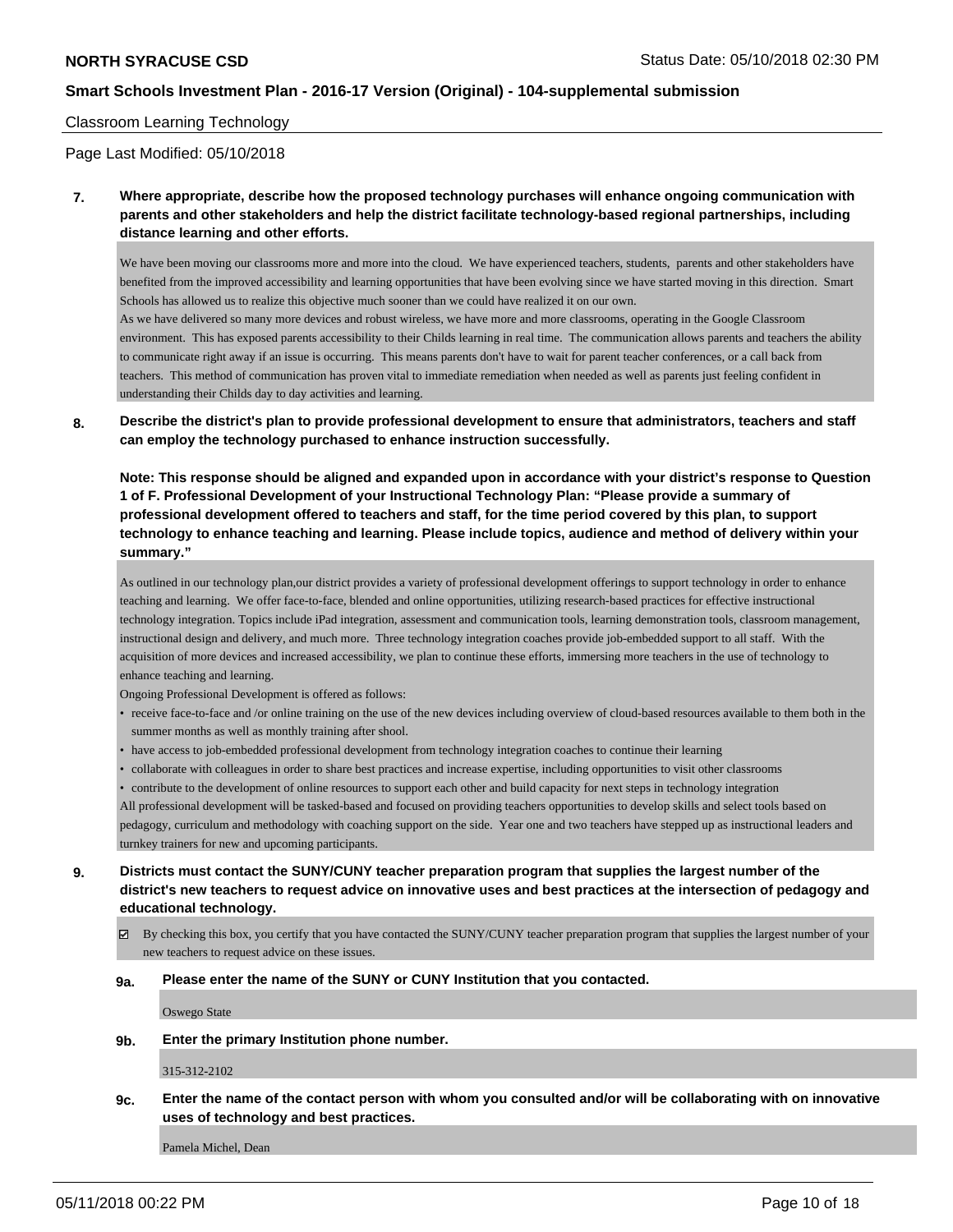#### Classroom Learning Technology

Page Last Modified: 05/10/2018

**10. A district whose Smart Schools Investment Plan proposes the purchase of technology devices and other hardware must account for nonpublic schools in the district.**

#### **Are there nonpublic schools within your school district?**

- $\square$  No
- **10a. Describe your plan to loan purchased hardware to nonpublic schools within your district. The plan should use your district's nonpublic per-student loan amount calculated below, within the framework of the guidance. Please enter the date by which nonpublic schools must request classroom technology items. Also, specify in your response the devices that the nonpublic schools have requested, as well as in the in the Budget and the Expenditure Table at the end of the page.**

North Syracuse Students= 8,804 Non-Public students = 314 \$788,054/(8804+314) \$788,054/9118 = \$86.42 (round down \$86.00)  $$86.00 \times 314 = $27,004$ St Rose 168 students \$86.00 x 168 =\$14,448 St Margaret's 146 students \$86.00 x 146= \$12,556

Therefore, Non-public schools will be allowed to borrow \$28,260 in devices. These devices will be inventoried and supported by North Syracuse technology department. We will work directly with each non-public school to coordinate the ordering and delivery of all equipment purchased using Smart Schools Funds. One of our IT staff members will deliver the equipment, set it up in the classrooms and maintain the inventory. These schools will utilize our help desk portal anytime they need assistance with this equipment.

At this time the two non-public school shave made no requests.

Non-Public schools can request devices no later than June 1st annually.

**10b. A final Smart Schools Investment Plan cannot be approved until school authorities have adopted regulations specifying the date by which requests from nonpublic schools for the purchase and loan of Smart Schools Bond Act classroom technology must be received by the district.**

 $\boxtimes$  By checking this box, you certify that you have such a plan and associated regulations in place that have been made public.

#### **11.** Nonpublic Classroom Technology Loan Calculator

The Smart Schools Bond Act provides that any Classroom Learning Technology purchases made using Smart Schools funds shall be lent, upon request, to nonpublic schools in the district. However, no school district shall be required to loan technology in amounts greater than the total obtained and spent on technology pursuant to the Smart Schools Bond Act and the value of such loan may not exceed the total of \$250 multiplied by the nonpublic school enrollment in the base year at the time of enactment.

See: http://www.p12.nysed.gov/mgtserv/smart\_schools/docs/Smart\_Schools\_Bond\_Act\_Guidance\_04.27.15\_Final.pdf.

|                                     | 1. Classroom<br>Technology<br>Sub-allocation | 2. Public<br>Enrollment<br>(2014-15) | 3. Nonpublic<br>Enrollment<br>$(2014-15)$ | l 4. Sum of<br>Public and<br>Nonpublic<br>l Enrollment | 15. Total Per<br>Pupil Sub-<br>allocation | 6. Total<br>Nonpublic Loan<br>Amount |
|-------------------------------------|----------------------------------------------|--------------------------------------|-------------------------------------------|--------------------------------------------------------|-------------------------------------------|--------------------------------------|
| Calculated Nonpublic Loan<br>Amount | 788.054                                      | 8.804                                | 314                                       | 9.118                                                  | 86                                        | 27.004                               |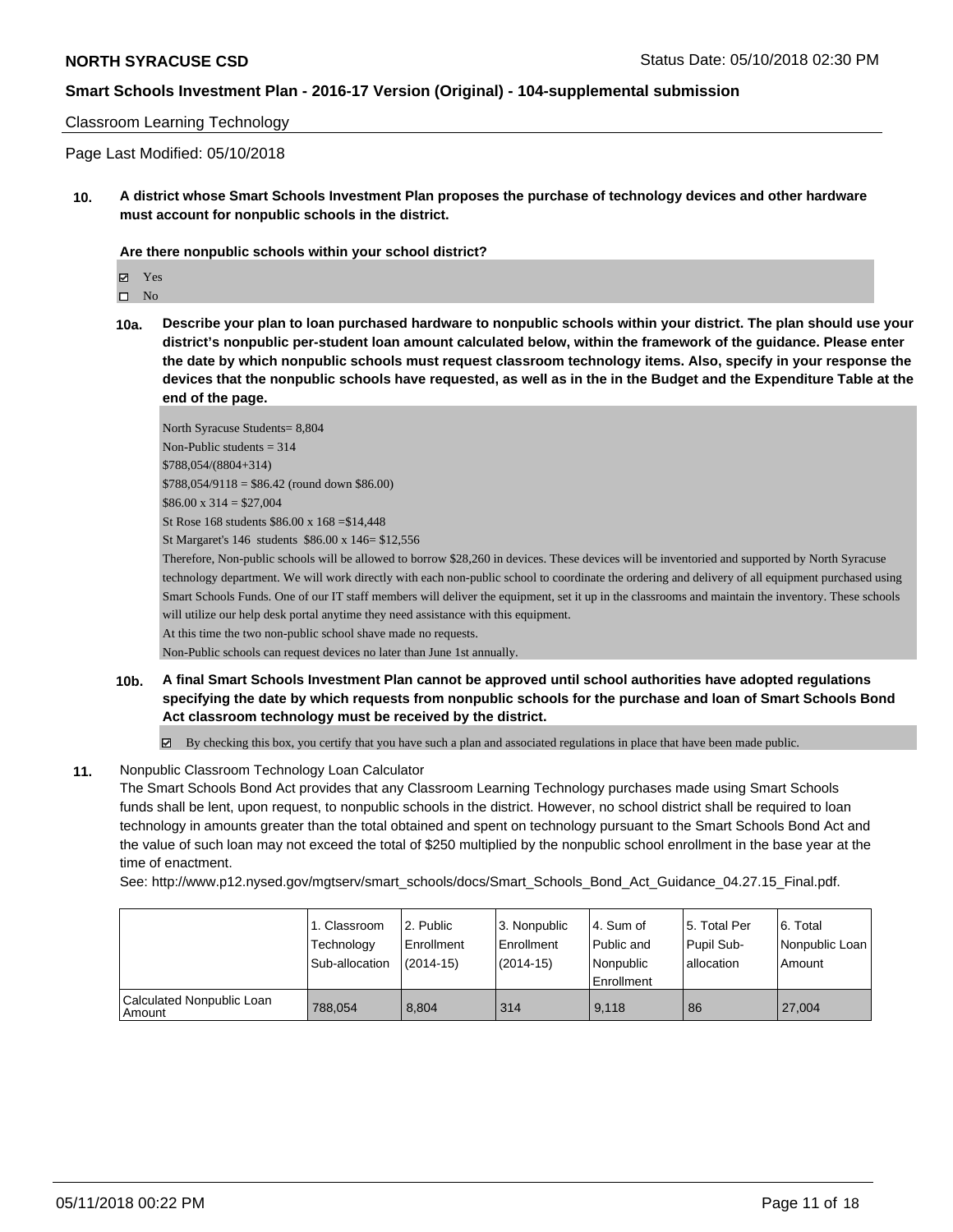## Classroom Learning Technology

Page Last Modified: 05/10/2018

**12. To ensure the sustainability of technology purchases made with Smart Schools funds, districts must demonstrate a long-term plan to maintain and replace technology purchases supported by Smart Schools Bond Act funds. This sustainability plan shall demonstrate a district's capacity to support recurring costs of use that are ineligible for Smart Schools Bond Act funding such as device maintenance, technical support, Internet and wireless fees, maintenance of hotspots, staff professional development, building maintenance and the replacement of incidental items. Further, such a sustainability plan shall include a long-term plan for the replacement of purchased devices and equipment at the end of their useful life with other funding sources.**

 $\boxtimes$  By checking this box, you certify that the district has a sustainability plan as described above.

**13. Districts must ensure that devices purchased with Smart Schools Bond funds will be distributed, prepared for use, maintained and supported appropriately. Districts must maintain detailed device inventories in accordance with generally accepted accounting principles.**

By checking this box, you certify that the district has a distribution and inventory management plan and system in place.

**14.** If you are submitting an allocation for **Classroom Learning Technology** complete this table. **Note that the calculated Total at the bottom of the table must equal the Total allocation for this category that you entered in the SSIP Overview overall budget.**

|                          | Sub-Allocation |
|--------------------------|----------------|
| Interactive Whiteboards  | 35,000         |
| Computer Servers         | $\overline{0}$ |
| <b>Desktop Computers</b> | 160,650        |
| Laptop Computers         | 195,000        |
| <b>Tablet Computers</b>  | $\overline{0}$ |
| <b>Other Costs</b>       | 397,404        |
| Totals:                  | 788,054        |

**15. Please detail the type, quantity, per unit cost and total cost of the eligible items under each sub-category. This is especially important for any expenditures listed under the "Other" category. All expenditures must be capital-bond eligible to be reimbursed through the SSBA. If you have any questions, please contact us directly through smartschools@nysed.gov.**

**Please specify in the "Item to be Purchased" field which specific expenditures and items are planned to meet the district's nonpublic loan requirement, if applicable.**

**NOTE: Wireless Access Points that will be loaned/purchased for nonpublic schools should ONLY be included in this category, not under School Connectivity, where public school districts would list them. Add rows under each sub-category for additional items, as needed.**

| Select the allowable expenditure<br>type. | Iltem to be Purchased  | Quantity | Cost per Item | <b>Total Cost</b> |
|-------------------------------------------|------------------------|----------|---------------|-------------------|
| Repeat to add another item under          |                        |          |               |                   |
| each type.                                |                        |          |               |                   |
| <b>Desktop Computers</b>                  | Computer               | 357      | 450           | 160.650           |
| Interactive Whiteboards                   | Interactive Whiteboard | 10       | 3,500         | 35,000            |
| <b>Laptop Computers</b>                   | Chromebook             | 780      | 250           | 195.000           |
| <b>Other Costs</b>                        | Interactive Projector  | 234      | 1,200         | 280,800           |
| <b>Other Costs</b>                        | Document Camera        | 149      | 400           | 59,600            |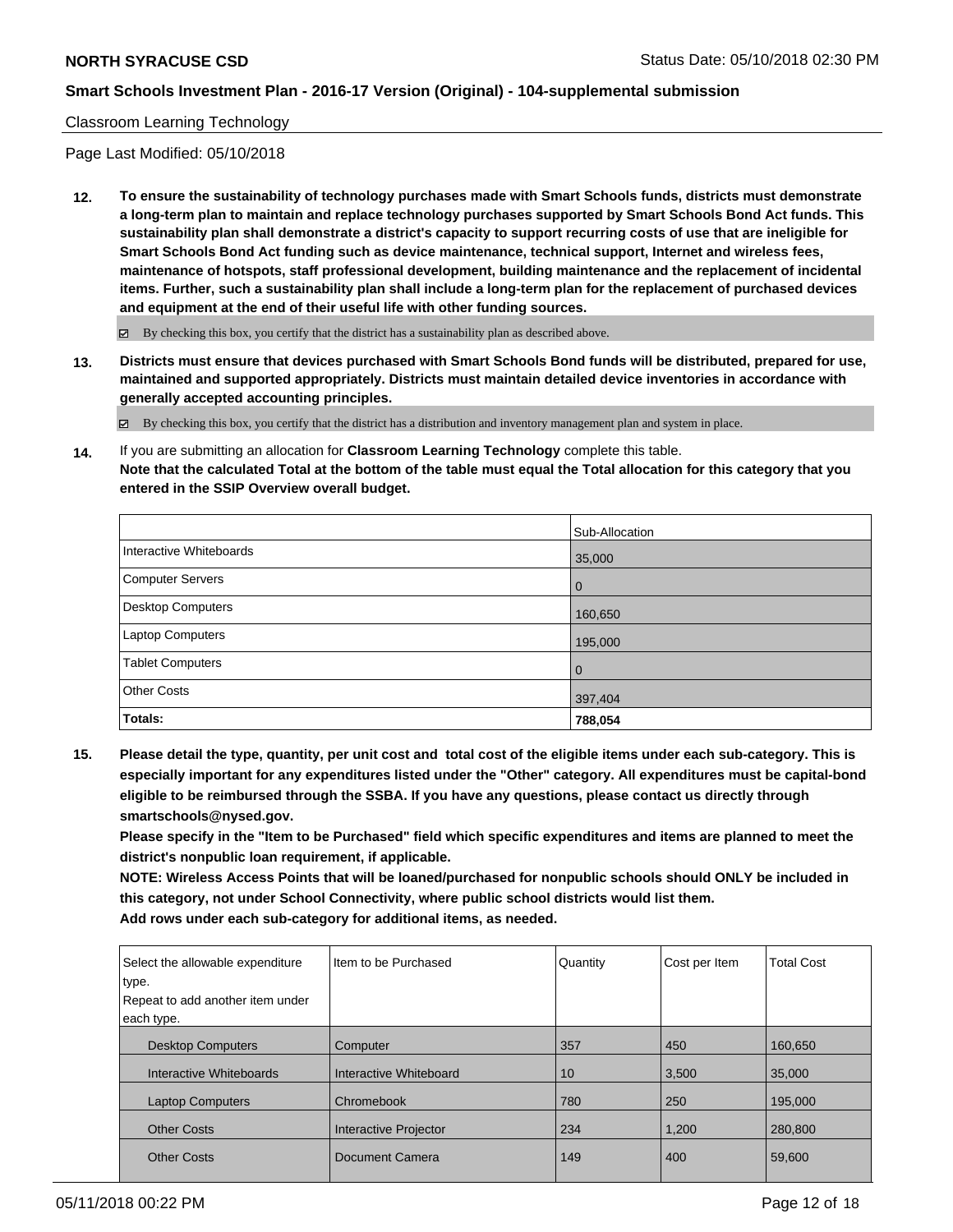# Classroom Learning Technology

## Page Last Modified: 05/10/2018

| Select the allowable expenditure<br>type.<br>Repeat to add another item under<br>each type. | I Item to be Purchased      | Quantity | Cost per Item | <b>Total Cost</b> |
|---------------------------------------------------------------------------------------------|-----------------------------|----------|---------------|-------------------|
| <b>Other Costs</b>                                                                          | <b>Carts for Chromebook</b> | 20       | 1.500         | 30,000            |
| <b>Other Costs</b>                                                                          | Non-public allocation       |          | 27,004        | 27,004            |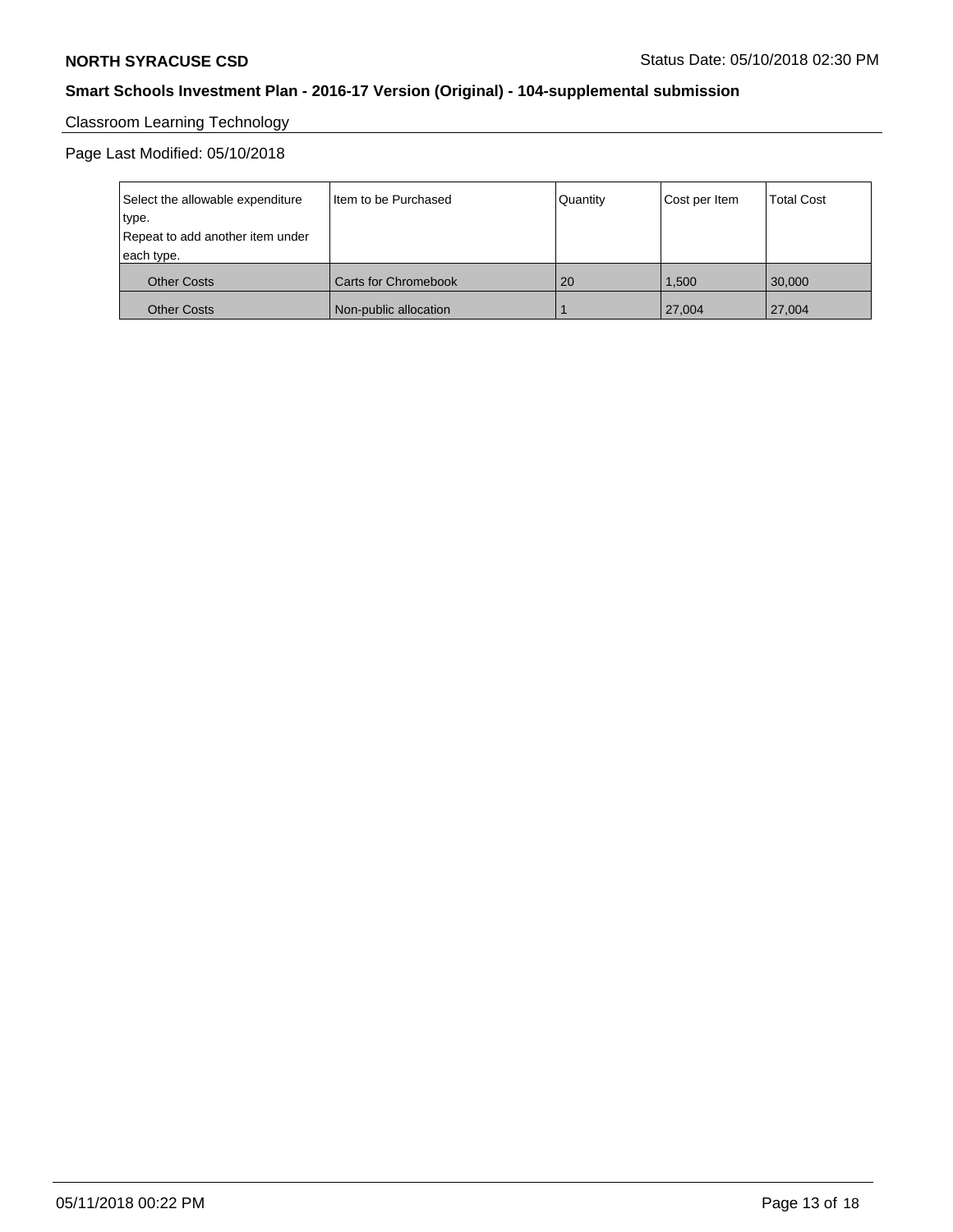### Pre-Kindergarten Classrooms

Page Last Modified: 01/11/2018

**1. Provide information regarding how and where the district is currently serving pre-kindergarten students and justify the need for additional space with enrollment projections over 3 years.**

(No Response)

- **2. Describe the district's plan to construct, enhance or modernize education facilities to accommodate prekindergarten programs. Such plans must include:**
	- **Specific descriptions of what the district intends to do to each space;**
	- **An affirmation that pre-kindergarten classrooms will contain a minimum of 900 square feet per classroom;**
	- **The number of classrooms involved;**
	- **The approximate construction costs per classroom; and**
	- **Confirmation that the space is district-owned or has a long-term lease that exceeds the probable useful life of the improvements.**

(No Response)

**3. Smart Schools Bond Act funds may only be used for capital construction costs. Describe the type and amount of additional funds that will be required to support ineligible ongoing costs (e.g. instruction, supplies) associated with any additional pre-kindergarten classrooms that the district plans to add.**

(No Response)

**4. All plans and specifications for the erection, repair, enlargement or remodeling of school buildings in any public school district in the State must be reviewed and approved by the Commissioner. Districts that plan capital projects using their Smart Schools Bond Act funds will undergo a Preliminary Review Process by the Office of Facilities Planning.**

**Please indicate on a separate row each project number given to you by the Office of Facilities Planning.**

| <b>Project Number</b> |  |
|-----------------------|--|
| (No Response)         |  |

**5.** If you have made an allocation for **Pre-Kindergarten Classrooms,** complete this table.

**Note that the calculated Total at the bottom of the table must equal the Total allocation for this category that you entered in the SSIP Overview overall budget.**

|                                          | Sub-Allocation |
|------------------------------------------|----------------|
| Construct Pre-K Classrooms               | (No Response)  |
| Enhance/Modernize Educational Facilities | (No Response)  |
| Other Costs                              | (No Response)  |
| Totals:                                  | 0              |

**6. Please detail the type, quantity, per unit cost and total cost of the eligible items under each sub-category. This is especially important for any expenditures listed under the "Other" category. All expenditures must be capital-bond eligible to be reimbursed through the SSBA. If you have any questions, please contact us directly through smartschools@nysed.gov.**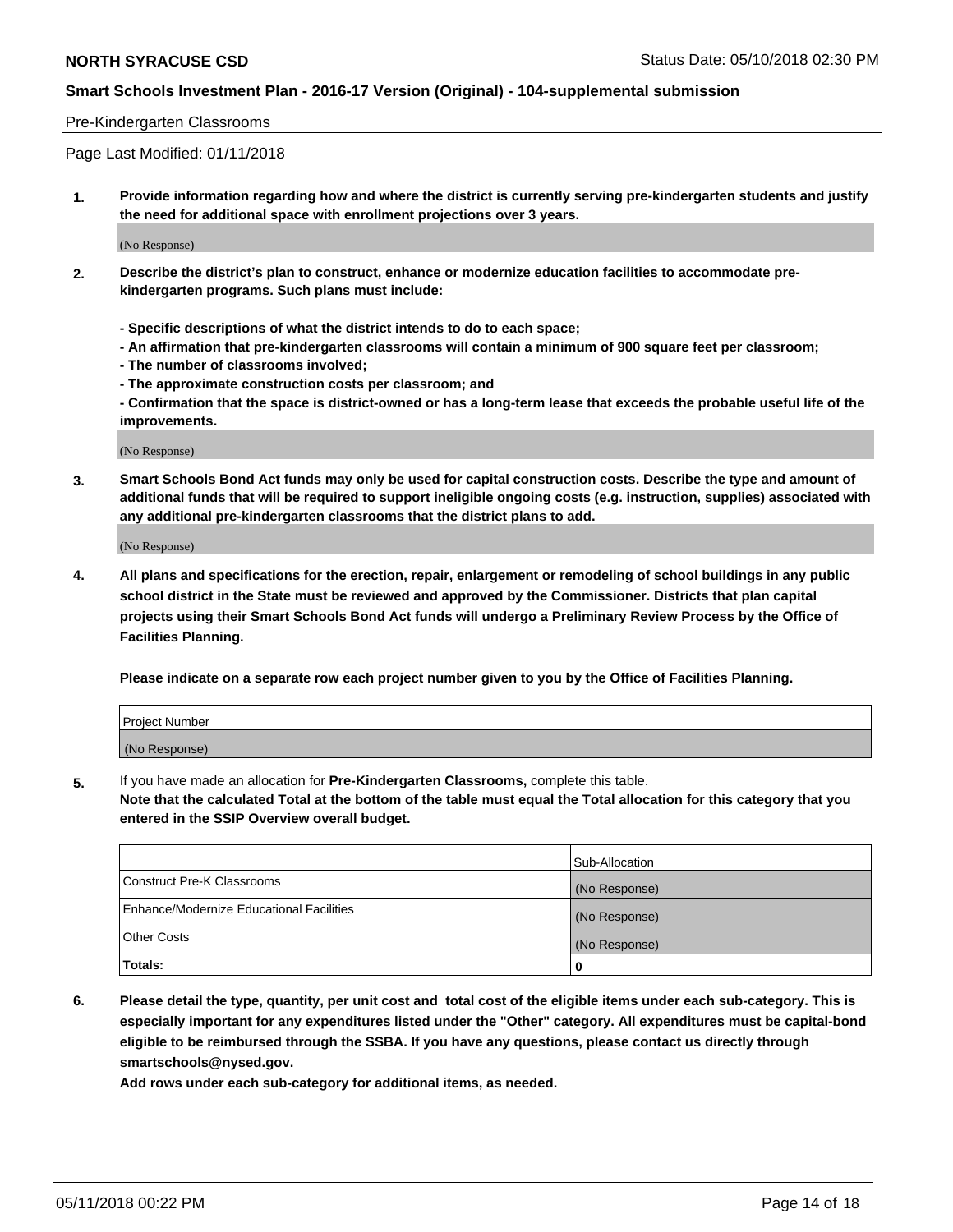# Pre-Kindergarten Classrooms

Page Last Modified: 01/11/2018

| Select the allowable expenditure | Item to be purchased | Quantity      | Cost per Item | <b>Total Cost</b> |
|----------------------------------|----------------------|---------------|---------------|-------------------|
| type.                            |                      |               |               |                   |
| Repeat to add another item under |                      |               |               |                   |
| each type.                       |                      |               |               |                   |
| (No Response)                    | (No Response)        | (No Response) | (No Response) | (No Response)     |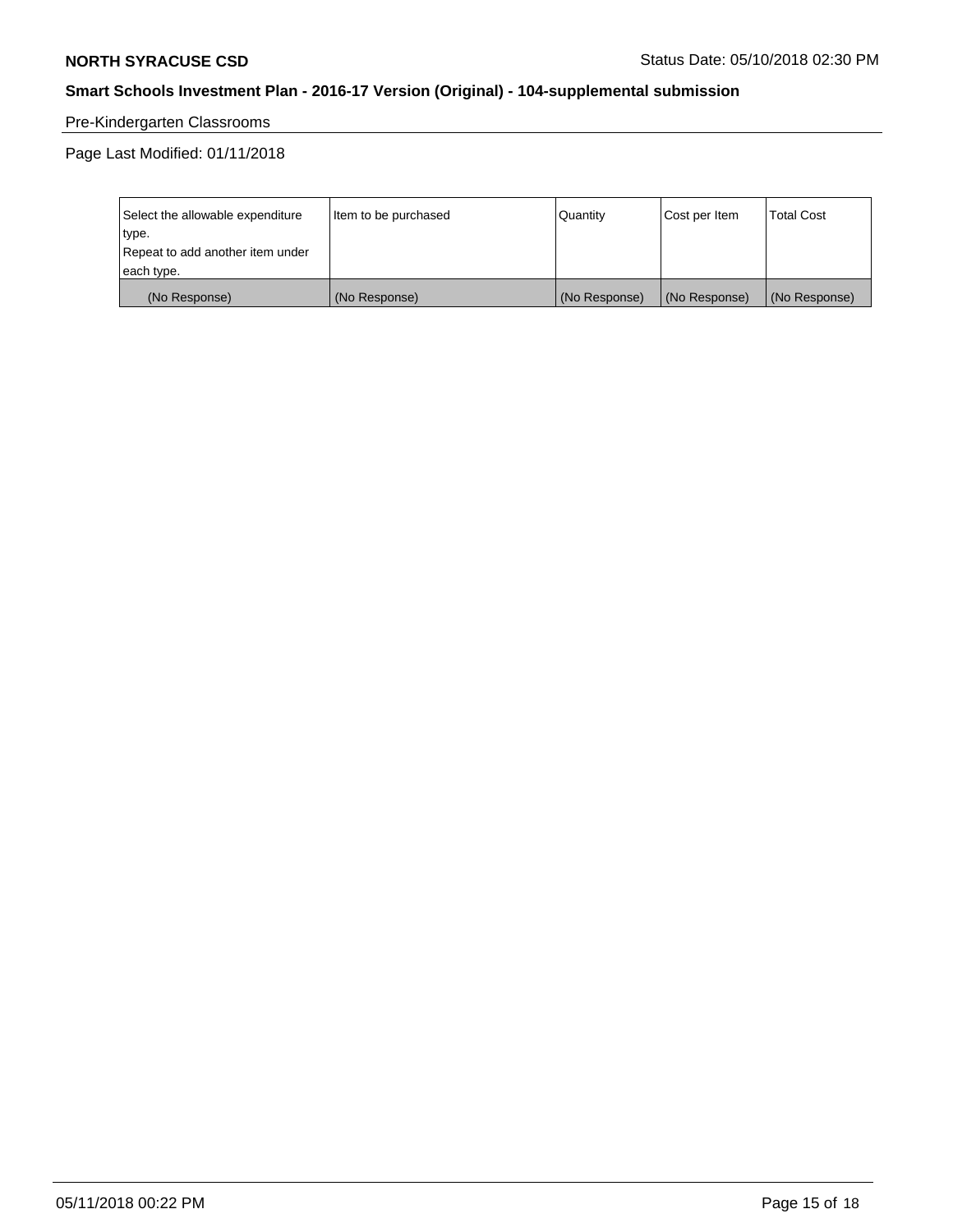Replace Transportable Classrooms

Page Last Modified: 01/11/2018

**1. Describe the district's plan to construct, enhance or modernize education facilities to provide high-quality instructional space by replacing transportable classrooms.**

(No Response)

**2. All plans and specifications for the erection, repair, enlargement or remodeling of school buildings in any public school district in the State must be reviewed and approved by the Commissioner. Districts that plan capital projects using their Smart Schools Bond Act funds will undergo a Preliminary Review Process by the Office of Facilities Planning.**

**Please indicate on a separate row each project number given to you by the Office of Facilities Planning.**

| <b>Project Number</b> |  |
|-----------------------|--|
| (No Response)         |  |
|                       |  |

**3. For large projects that seek to blend Smart Schools Bond Act dollars with other funds, please note that Smart Schools Bond Act funds can be allocated on a pro rata basis depending on the number of new classrooms built that directly replace transportable classroom units.**

**If a district seeks to blend Smart Schools Bond Act dollars with other funds describe below what other funds are being used and what portion of the money will be Smart Schools Bond Act funds.**

(No Response)

**4.** If you have made an allocation for **Replace Transportable Classrooms**, complete this table. **Note that the calculated Total at the bottom of the table must equal the Total allocation for this category that you entered in the SSIP Overview overall budget.**

|                                                | Sub-Allocation |
|------------------------------------------------|----------------|
| Construct New Instructional Space              | (No Response)  |
| Enhance/Modernize Existing Instructional Space | (No Response)  |
| Other Costs                                    | (No Response)  |
| Totals:                                        | 0              |

**5. Please detail the type, quantity, per unit cost and total cost of the eligible items under each sub-category. This is especially important for any expenditures listed under the "Other" category. All expenditures must be capital-bond eligible to be reimbursed through the SSBA. If you have any questions, please contact us directly through smartschools@nysed.gov.**

| Select the allowable expenditure | Item to be purchased | Quantity      | Cost per Item | <b>Total Cost</b> |
|----------------------------------|----------------------|---------------|---------------|-------------------|
| type.                            |                      |               |               |                   |
| Repeat to add another item under |                      |               |               |                   |
| each type.                       |                      |               |               |                   |
| (No Response)                    | (No Response)        | (No Response) | (No Response) | (No Response)     |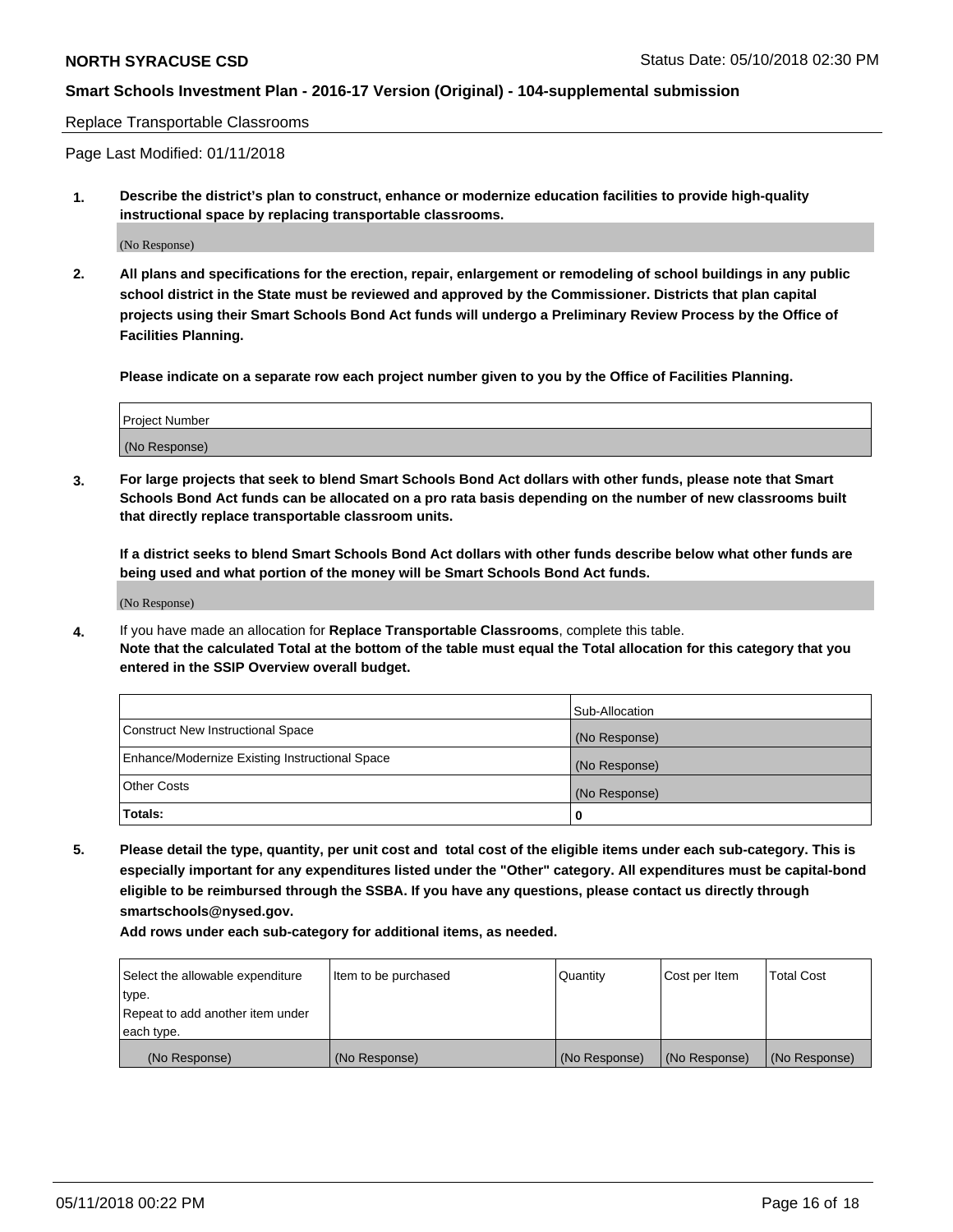## High-Tech Security Features

Page Last Modified: 01/11/2018

**1. Describe how you intend to use Smart Schools Bond Act funds to install high-tech security features in school buildings and on school campuses.**

(No Response)

**2. All plans and specifications for the erection, repair, enlargement or remodeling of school buildings in any public school district in the State must be reviewed and approved by the Commissioner. Districts that plan capital projects using their Smart Schools Bond Act funds will undergo a Preliminary Review Process by the Office of Facilities Planning.** 

**Please indicate on a separate row each project number given to you by the Office of Facilities Planning.**

| <b>Project Number</b> |  |  |
|-----------------------|--|--|
|                       |  |  |
| (No Response)         |  |  |

- **3. Was your project deemed eligible for streamlined Review?**
	- Yes  $\square$  No
- **4. Include the name and license number of the architect or engineer of record.**

| Name          | License Number |
|---------------|----------------|
| (No Response) | (No Response)  |

**5.** If you have made an allocation for **High-Tech Security Features**, complete this table. **Note that the calculated Total at the bottom of the table must equal the Total allocation for this category that you entered in the SSIP Overview overall budget.**

|                                                      | Sub-Allocation |
|------------------------------------------------------|----------------|
| Capital-Intensive Security Project (Standard Review) | (No Response)  |
| <b>Electronic Security System</b>                    | (No Response)  |
| <b>Entry Control System</b>                          | (No Response)  |
| Approved Door Hardening Project                      | (No Response)  |
| <b>Other Costs</b>                                   | (No Response)  |
| Totals:                                              | 0              |

**6. Please detail the type, quantity, per unit cost and total cost of the eligible items under each sub-category. This is especially important for any expenditures listed under the "Other" category. All expenditures must be capital-bond eligible to be reimbursed through the SSBA. If you have any questions, please contact us directly through smartschools@nysed.gov.**

| Select the allowable expenditure | Item to be purchased | Quantity      | Cost per Item | <b>Total Cost</b> |
|----------------------------------|----------------------|---------------|---------------|-------------------|
| type.                            |                      |               |               |                   |
| Repeat to add another item under |                      |               |               |                   |
| each type.                       |                      |               |               |                   |
| (No Response)                    | (No Response)        | (No Response) | (No Response) | (No Response)     |